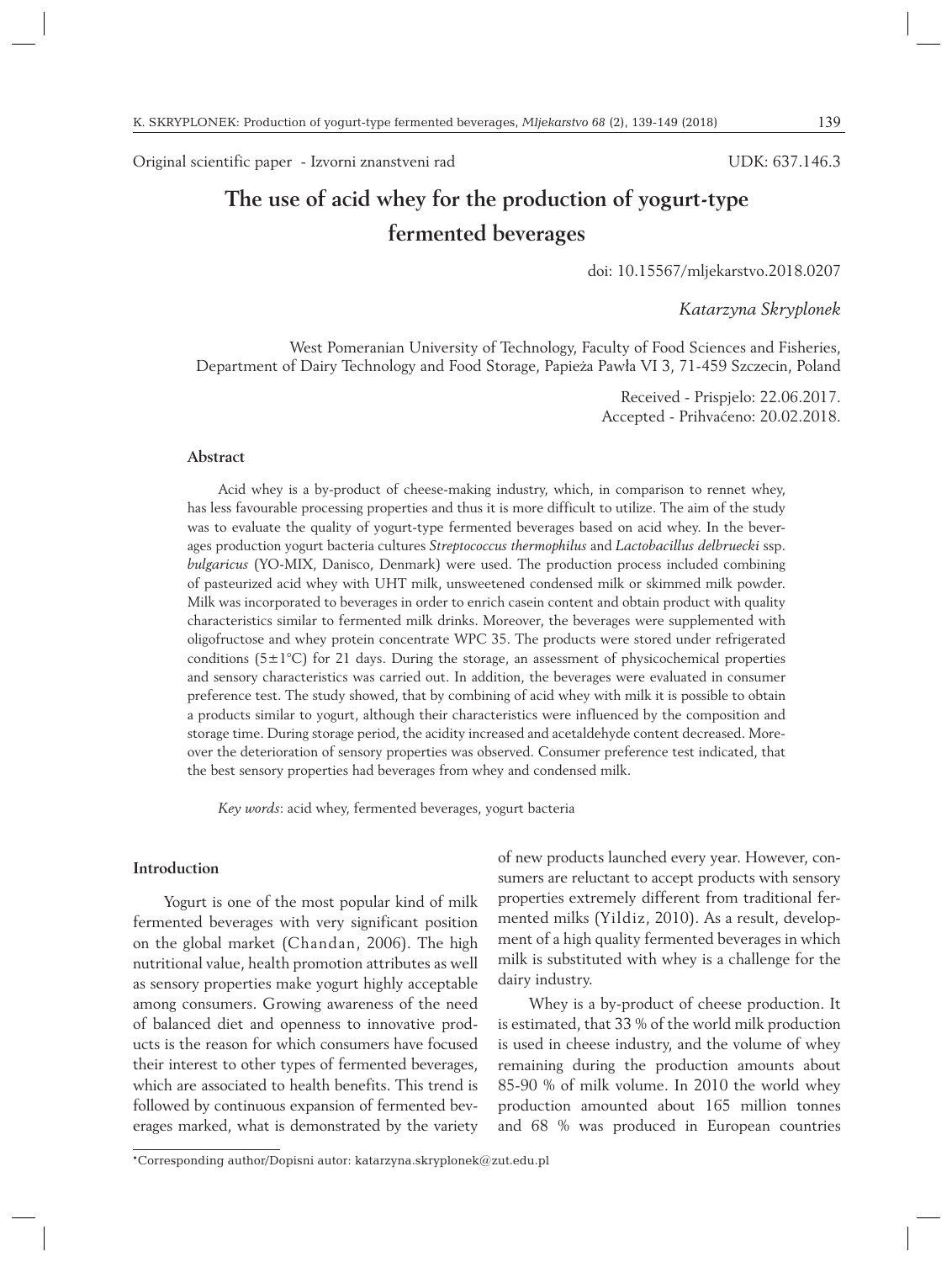(Darade and Ghodake, 2012). Besides that, the global cheese, and consequently also whey, production increases for about 2 % per year (Dajnowiec and Zander, 2013). Whey contains about 50 % of milk solids, including almost 100 % of lactose and whey proteins and the majority of mineral compounds. Whey contains negligible amounts of casein, which forms the cheese curd and small quantities of milk fat. The average total solid content in whey is 6.7 % (FAO, 2013). Acid whey is a by-product of acid-coagulated cheese and casein manufacturing. In contrast to rennet whey, which remains after rennet coagulation, the pH of acid whey is distinctly lower than pH of milk. Moreover acid whey contains lower quantities of protein and greater amounts of minerals. Consequently, the acid whey is less suitable for processing than rennet equivalent and its utilization still remains a challenge especially for small dairy industries.

It is commonly known that whey has a high nutritional value and its consumption positively impacts the body functions (Khan et al., 2015). Whey proteins, calcium and other minerals and vitamins contribute to the beneficial effect on health. There is a growing body of evidence, that whey proteins and bioactive peptides play a crucial role in regulation of satiety and food intake as well as stimulation of muscle regeneration and immune defence enhancement. Moreover, whey ingredients such as minerals can significantly reduce blood pressure and act as antioxidants. Some whey components like lactoferrin and lysozyme have antimicrobial properties (Kassem, 2015; Khan et al., 2015). A range of researches indicated that whey proteins can reduce a risk of certain diseases, like cancer, cardiovascular disease and osteoporosis (Ha and Zemel, 2003).

In the view of such valuable properties, whey and whey formulations are considered as appropriate ingredients of number of food products. Despite that, direct use of liquid acid whey is not common. Whey is proved to be a good medium for growth of yogurt bacteria (Galladro-Escamilla et al., 2007). Since whey facilitates the yogurt bacteria to survive in the gastrointestinal tract, fermented whey may beneficially influence gut microbiota (Kar and Misra, 1999). Despite the lack of casein and low total solids content, sensory properties of fermented whey are poor and watery in comparison to fermented milk. In order to improve textural characteristics, whey may be enriched with milk solids. The improvement of sensory as well as nutritional properties can be achieved by addition of oligofructose and whey protein concentrates (WPC) (Akalin et al., 2007). Oligofructose and inulin are fructooligosaccharids used in fermented dairy beverages production for improvement of texture, to retard liquid phase separation and to prevent syneresis. Due to a sweetish taste, those additives positively influence the product flavour (Nastaj and Gustaw, 2008). WPC are commonly used as additives incorporated into the products mainly due to their functional properties (water binding, gelling, emulsifying) but also because of valuable nutritional properties (Chavan et al., 2015).

The aim of the study was to assess the physicochemical and sensory characteristics of yogurt-type fermented beverages based on acid whey combined with milk, condensed milk or skimmed milk powder (SMP). Part of prepared beverages were additionally enriched with oligofructose and WPC 35. The quality properties of the products were evaluated during a 3-week refrigerated storage.

### **Material and methods**

# *Materials*

The yogurt-type fermented beverages were prepared from acid whey derived from dairy plant located in north-west Poland. Whey was obtained during industrial-scale semi-fat quark cheese production. The cheese was made from pasteurized milk with 0.8 % of fat. The steps of quark cheese production were as follows: addition of calcium chloride and lactic acid bacteria starter culture for direct vat inoculation (DVS), coagulation at 22-30 °C for 12-18 h, cutting and heating the curd, draining of whey, rinsing, moulding, pressing, packaging and storing at refrigerated conditions. The whey was subsequently transported to the laboratory of Dairy Technology and Food Storage Department and the beverages were prepared on the day of whey production. Other raw materials used in production were: sterilized in ultra high temperature (UHT) milk with 3.2 % fat content (OSM Wart-Milk, Poland); condensed unsweetened UHT milk with 7.5 % fat and 17.5 % non-fat milk solids; skimmed milk powder (SMP) with 0.2 % fat (both from SM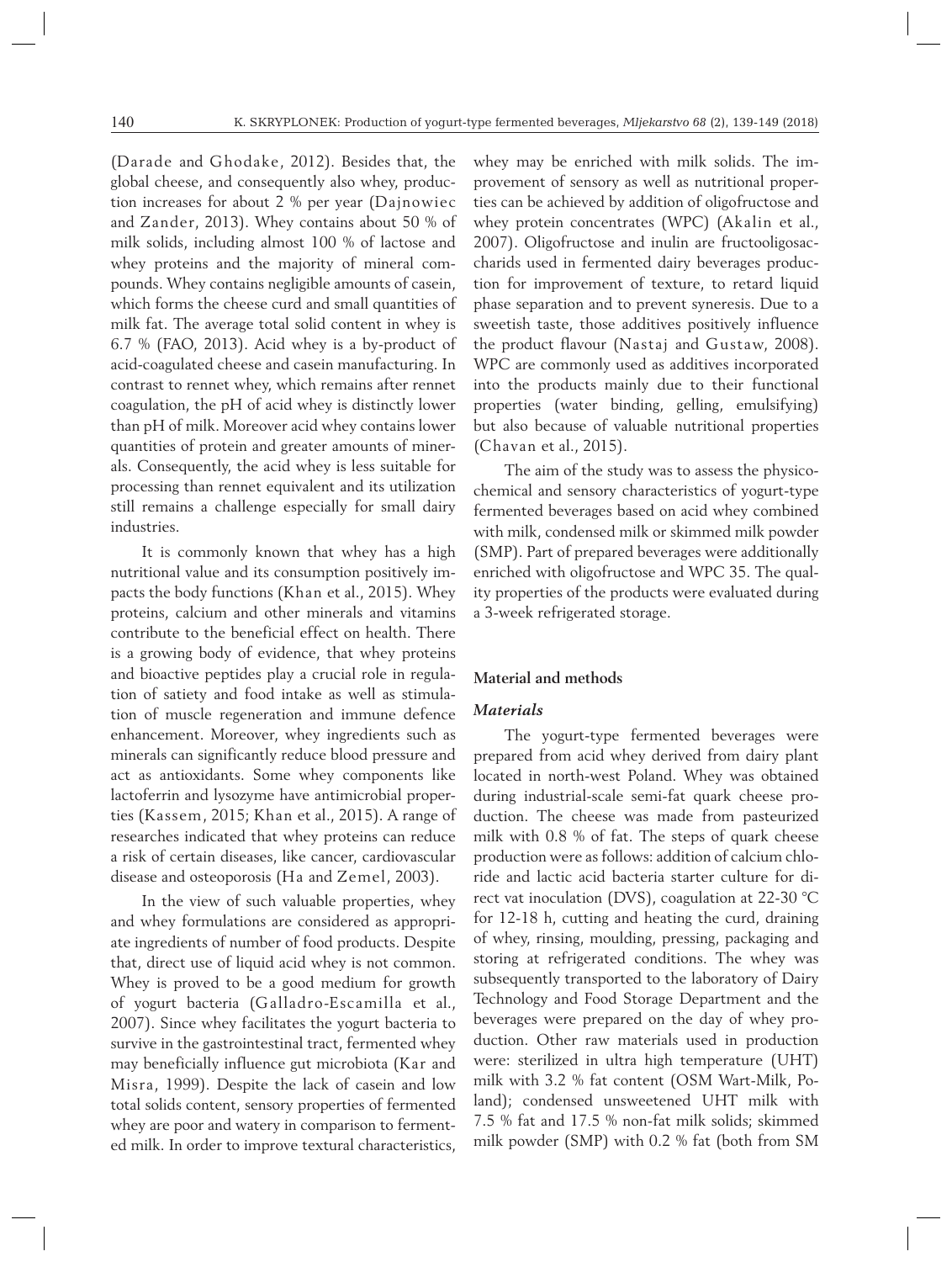Gostyń, Poland). The additives used to enrich beverages were prebiotic oligofructose ORAFTI P95 (Beneo, Belgium) and whey protein concentrate WPC 35 with approximately 35 % of protein content (SM Spomlek, Poland). The fermentation of beverages was carried out by yogurt bacteria starter culture YO-MIX (Danisco, Denmark) consisted of *Streptococcus thermophilus* and *Lactobacillus delbruecki* ssp. *bulgaricus*.

## *Manufacture of beverages*

The acid whey was submitted to thermal treatment at 72 °C for 10 min. Subsequently whey was enriched with oligofructose (B1), oligofructose and WPC 35 (B2) or SMP (B3). Then whey was mixed with milk in ratio whey: milk 1:1 (B1-B3), with milk and condensed milk in ratio whey: milk: condensed milk 2:1:1 (B4) or only with condensed milk in ratio whey: condensed milk 1:1. (B5) The composition of experimental beverages is presented in Table 1.

In the next stage, the mixtures were inoculated with 50 mL/L of starter culture, poured into PE-LD cups with 50 mL volume, tightly covered with aluminium foil and incubated at  $42 \pm 1$  °C for 3.5 h. The incubation was stopped when the curd was obtained. Then the beverages were cooled down and stored in refrigeration at  $5\pm1$  °C. The analyses were performed after 1, 4, 7, 14 and 21 days of the storage.

### *Whey analyses*

The analysis of whey included assessment of following physicochemical characteristics: pH acidity, which was measured by pH-meter (model CP-411, Elmetron, Poland); titratable acidity expressed in % of lactic acid - by titration with 0.25 M NaOH solution; total solids content - by oven drying at 102 °C, density - by lactodensimeter (PN-A-86364:1996) and total protein content - by Kjeldahl method (PN-EN ISO 8968-1).

#### *Beverages analyses*

#### *Physicochemical properties*

The beverages were subjected to the evaluation of pH acidity (pH-meter model CP-411, Elmetron, Poland); titratable acidity in % of lactic acid; total solids by drying at 130 °C (PN-75/A-86130) and acetaldehyde content by diffusive method (Less and Jago, 1969).

#### *Textural analysis*

Texture profile analysis (TPA) was performed using texture analyzer TA.XT plus (Stable Micro System, Great Britain). The samples were penetrated with an aluminum cylindrical probe with diameter 20 mm. The trigger force was 1 G, penetration distance was 25 mm and test speed 5 m/s. The study was limited to analysis of the hardness as the crucial textural parameter of fermented milk beverages quality (Salvador and Fiszman 2004; Damin et al., 2009).

## *Sensory analysis*

Sensory characteristics were evaluated in two separated test. One of them was a sensory evaluation during 3-week period of storage, performed by trained panellists and the other one was a consumer preference test performed only once, after 1 day of refrigerated storage of products. Sensory evaluation included assessment of appearance, consistency taste and smell of beverages and was performed using scoring method by panel of 6 trained assessors. Each of quality factors obtained the grade from 1 point (very poor quality) to 5 points (very good quality). The ideal product should have uniform and firm curd, without or with minimal whey separation, homogenous and thick consistency and clear and refreshing taste and smell which should combine the characteristics of whey and yogurt. The mean scores of each quality factor assessment were used to calcu-

Table 1. The composition of yogurt-type fermented beverages based on acid whey

| Beverage       |      |                        | Main ingredients, ratio | <b>Additives</b>                    |  |
|----------------|------|------------------------|-------------------------|-------------------------------------|--|
| variant        | Whey | Condensed milk<br>Milk |                         |                                     |  |
| B1             |      |                        |                         | oligofructose $20 g/L$              |  |
| B <sub>2</sub> |      |                        |                         | oligofructose 20 g/L, WPC 35 10 g/L |  |
| B <sub>3</sub> |      |                        |                         | SMP 50 $g/L$                        |  |
| <b>B4</b>      |      |                        |                         |                                     |  |
| B۴             |      |                        |                         |                                     |  |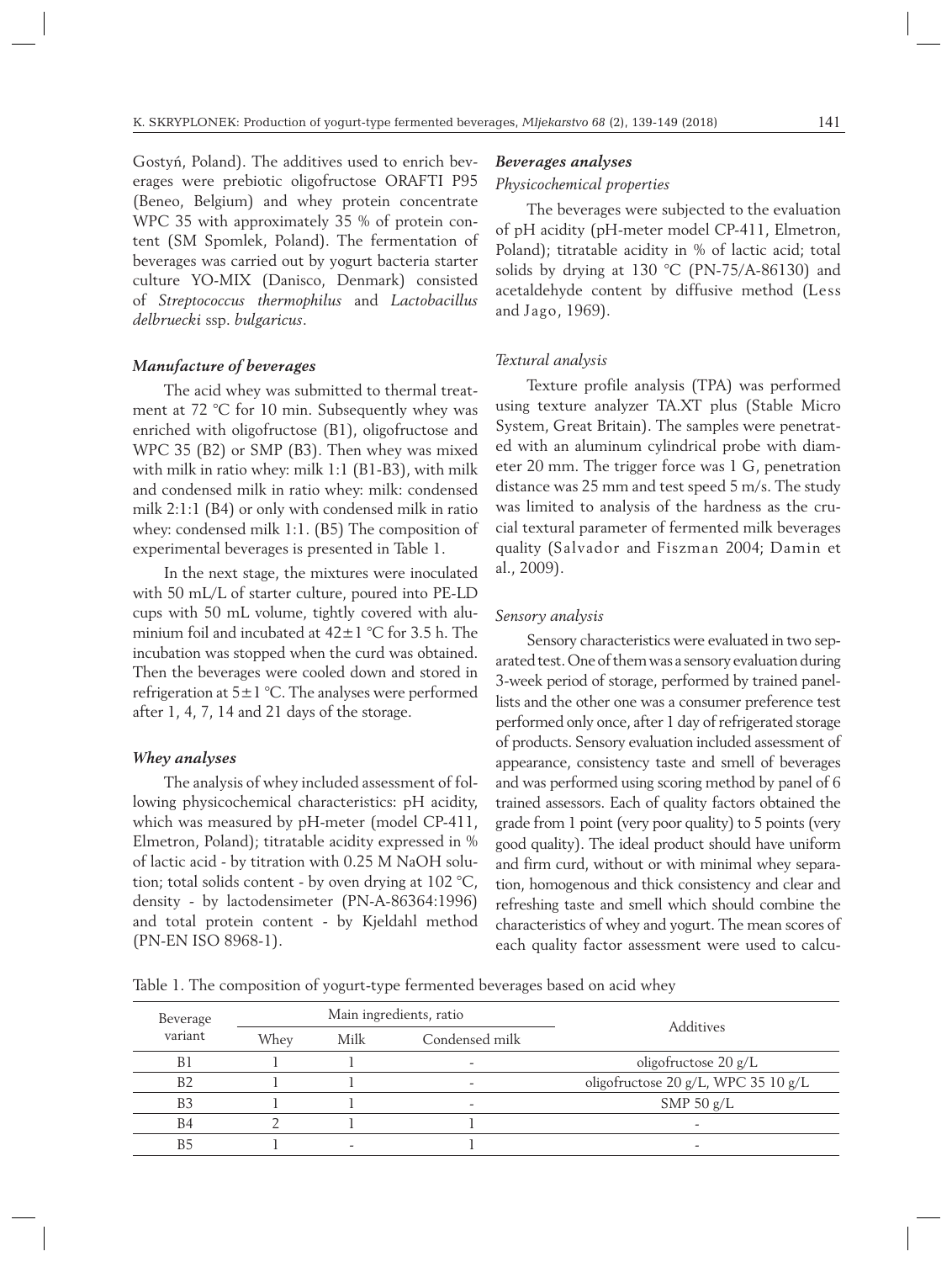late overall sensory quality of products. This quality indicator was calculated as a weighted average of the scores, where taste and smell had weights 0.30 each, consistency - 0.25 and appearance - 0.15. The weights reflect the influence of each factor on determination of overall product quality. The conditions of sensory analysis were in accordance with guidelines presented in Polish Standard (PN-ISO 6658:1998) and in work of Baryłko-Pikielna and Matuszewska (2009).

According to Castro et al. (2013), meeting the consumers' demands related with sensory properties is crucial factor to achieve commercial success while launching the new product on the market. That is why consumer preference test was performed. The number of randomly selected assessors was 44 and the test was performed in laboratory conditions, where each of the participants had separated place (Baryłko-Pikielna and Matuszewska, 2009). Coded samples were presented in PE-LD covered cups and the serving was 50 mL of each product. The test was performed after 1 day of refrigerated storage. Every consumer obtained individual set of samples served on tray. Participants were instructed to drink water between tasting the samples in order to clean the palate. The consumer test included 3 questions. In the first, participants were asked to rate the samples using 5-point hedonic scale, where 1 meant very bad and 5 - very good perception of the sample. Then panellists were asked how often they are willing to consume the products. For each of the sample they indicated if they would buy it often, sometimes or never. In the last part of the query, consumers selected one beverage which they like the most.

## *Statistical analysis*

All analyses were performed in triplicate and in case of texture analysis, in 5 replicates. The results were statistically analysed at the significance level p<0.05 using Statistica StatSoft Software (StatSoft Inc., USA). The influence of the composition and storage time on the beverages' characteristics was evaluated by two-way analysis of variance (ANOVA). The mean values of the quality properties were compared by Tukey HSD test.

#### **Results and discussion**

#### *Characterization of whey*

The physicochemical properties of acid whey used in the production are showed in table 2. The protein content was higher than typical amount of 0.8 % indicated by FAO (2013). Sensory characteristics of whey were positively assessed. It possessed intensive and refreshing flavour, opaque appearance, light yellow-greenish colour, and was evaluated as a high quality raw material for the beverages production.

# *Physicochemical properties of whey-based fermented beverages*

A number of studies confirmed that whey is good environment for lactic acid bacteria. In case of yogurt bacteria cultures (*Streptococcus thermophilus* and *Lactobacillus delbruecki* ssp. *bulgaricus*) their growth in whey is similar as in milk (Kar and Misra, 1999; Gallardo-Escamilla et al., 2007). Whey fermentation with yogurt bacteria leads to enhancement of its nutritional value by reduction of protein allergenicity and stimulation of bioactive peptides production (Pescuma et al., 2008). The physicochemical properties of five different types of whey-based yogurt-type fermented beverages prepared according to the formulations presented in Table 1, during 3-week refrigerated storage period, are shown in Table 3. The results of two-factor analysis of variance are presented in Table 4.

The results of a preliminary study (data not included) revealed that the content of milk in the recipe should amount at least 50 % in order to obtain products with optimal physicochemical and sensory characteristics. The same conclusion was drawn

Table 2. Characteristics of whey used in the beverages production

| Characteristic                        | Value           |  |  |
|---------------------------------------|-----------------|--|--|
| Total solids content [%]              | $6.48 \pm 0.11$ |  |  |
| Protein content [%]                   | $1.02 \pm 0.15$ |  |  |
| Density $\left[\frac{g}{cm^3}\right]$ | 1.025           |  |  |
| Titratable acidity [% of lactic acid] | $0.49 + 0.0$    |  |  |
| Active acidity [pH]                   | $4.85 + 0.01$   |  |  |
|                                       |                 |  |  |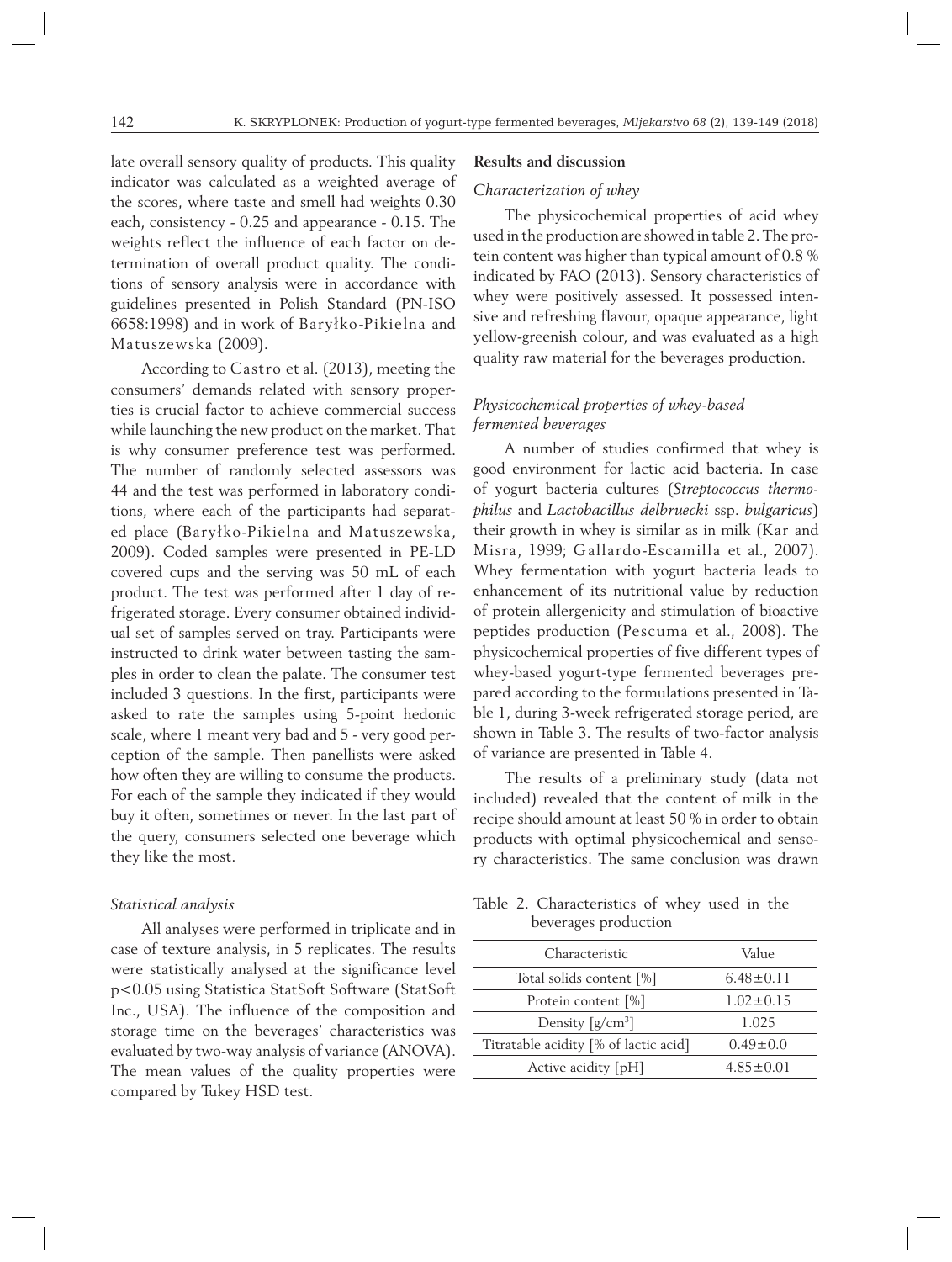by Castro et al. (2013) who prepared fermented beverages from rennet whey combined with milk. The increase of milk solids, mainly casein content, strongly influenced the structure of casein curd and contributed to the improvement of textural properties of the product. Whey as a raw material with trace amounts of casein and low total solids content, decreases viscosity of the product and leads to a loose casein curd. Open structure and weaker interactions between casein micelles result in deteriorated water binding capacity and higher likelihood of syneresis (Almeida et al., 2008). According to Damin et al.

(2009) and Marafon et al. (2011) a higher casein to whey proteins ratio enhances hardness and viscosity of fermented beverages. The results of hardness evaluation and sensory analysis confirmed that statement and beverages with greater amount of milk solids had harder texture, better consistency and were less vulnerable for liquid phase separation. The relation between the amount of milk in whey-based beverages and syneresis occurrence was stated also by González-Martínez et al. (2002), de Castro et al. (2009) and Castro et al. (2013).

| Table 3. Physicochemical characteristics of whey-based fermented beverages during refrigerated storage |  |  |  |  |  |
|--------------------------------------------------------------------------------------------------------|--|--|--|--|--|
|                                                                                                        |  |  |  |  |  |

|                                       | Time of storage [days]          |                                  |                                 |                                 |                                 |  |  |  |
|---------------------------------------|---------------------------------|----------------------------------|---------------------------------|---------------------------------|---------------------------------|--|--|--|
| Product                               | $\mathbf l$                     | $\overline{4}$                   | 7                               | 14                              | 21                              |  |  |  |
| pH acidity                            |                                 |                                  |                                 |                                 |                                 |  |  |  |
| B <sub>1</sub>                        | $4.48 \pm 0.01^a$               | $4.48 \pm 0.03$ <sup>a</sup>     | $4.43 \pm 0.01$ <sup>a</sup>    | $4.26 \pm 0.01$ <sup>b</sup>    | $4.13 \pm 0.04$ <sup>b</sup>    |  |  |  |
| B2                                    | $4.50 \pm 0.01$ <sup>a</sup>    | $4.61 \pm 0.02$ <sup>b</sup>     | $4.44 \pm 0.01$ <sup>a</sup>    | $4.23 \pm 0.01$ <sup>a</sup>    | $4.05 \pm 0.03$ <sup>a</sup>    |  |  |  |
| B <sub>3</sub>                        | $4.54 \pm 0.01$ <sup>b</sup>    | $4.71 \pm 0.02$ <sup>c</sup>     | $4.65 \pm 0.01$ <sup>b</sup>    | $4.50 \pm 0.01$ <sup>c</sup>    | $4.18 \pm 0.02$ <sup>b</sup>    |  |  |  |
| B4                                    | $4.75 \pm 0.01$ <sup>c</sup>    | $4.75 \pm 0.03$ <sup>c</sup>     | $4.68 \pm 0.02$ bc              | $4.49 \pm 0.01$ c               | $4.37 \pm 0.01$ <sup>c</sup>    |  |  |  |
| B <sub>5</sub>                        | $4.94 \pm 0.01$ <sup>d</sup>    | $4.87 \pm 0.01$ <sup>d</sup>     | $4.70 \pm 0.01$ <sup>c</sup>    | $4.53 \pm 0.01$ <sup>d</sup>    | $4.36 \pm 0.01$ <sup>c</sup>    |  |  |  |
| Titratable acidity [% of lactic acid] |                                 |                                  |                                 |                                 |                                 |  |  |  |
| B1                                    | $0.614 \pm 0.005$ <sup>a</sup>  | $0.614 \pm 0.005$ <sup>a</sup>   | $0.639 \pm 0.000^a$             | $0.664 \pm 0.005$ <sup>a</sup>  | $0.702 \pm 0.009$ <sup>a</sup>  |  |  |  |
| B <sub>2</sub>                        | $0.648 \pm 0.000$ <sup>b</sup>  | $0.646 \pm 0.005^b$              | $0.677 \pm 0.005^b$             | $0.713 \pm 0.005^b$             | $0.731 \pm 0.005^b$             |  |  |  |
| B <sub>3</sub>                        | $0.889 \pm 0.005$ <sup>e</sup>  | $0.857 \pm 0.005$ <sup>d</sup>   | $0.866 \pm 0.005$ <sup>d</sup>  | $0.893 \pm 0.010$ <sup>d</sup>  | $0.934 \pm 0.005$ <sup>d</sup>  |  |  |  |
| B4                                    | $0.731 \pm 0.005$ <sup>c</sup>  | $0.754 \pm 0.005$ <sup>c</sup>   | $0.756 \pm 0.000$ <sup>c</sup>  | $0.808 \pm 0.005$ <sup>c</sup>  | $0.835 \pm 0.005$ <sup>c</sup>  |  |  |  |
| B <sub>5</sub>                        | $0.803 \pm 0.005$ <sup>d</sup>  | $0.862 \pm 0.005$ <sup>d</sup>   | $0.916 \pm 0.005$ <sup>e</sup>  | $0.992 \pm 0.005$ <sup>e</sup>  | $1.037 \pm 0.005$ <sup>e</sup>  |  |  |  |
|                                       |                                 |                                  | Total solids [%]                |                                 |                                 |  |  |  |
| B1                                    | $10.52 \pm 0.28$ <sup>a</sup>   | $10.50 \pm 0.03$ <sup>a</sup>    | $10.23 \pm 0.05$ <sup>a</sup>   | $10.71 \pm 0.09^a$              | $10.38 \pm 0.31$ <sup>a</sup>   |  |  |  |
| B2                                    | $11.05 \pm 0.22$ <sup>b</sup>   | $11.16 \pm 0.06$ <sup>b</sup>    | $10.76 \pm 0.09^{\rm b}$        | $11.32 \pm 0.22$ <sup>b</sup>   | $10.97 \pm 0.05^{\circ}$        |  |  |  |
| B <sub>3</sub>                        | $12.75 \pm 0.09$ <sup>d</sup>   | $12.67 \pm 0.16$ <sup>d</sup>    | $12.16 \pm 0.10$ <sup>d</sup>   | $12.59 \pm 0.06$ <sup>d</sup>   | $12.27 \pm 0.15$ <sup>c</sup>   |  |  |  |
| B4                                    | $11.95 \pm 0.03$ <sup>c</sup>   | $11.97 \pm 0.12$ <sup>c</sup>    | $11.39 \pm 0.13$ <sup>c</sup>   | $11.87 \pm 0.05$ <sup>c</sup>   | $11.75 \pm 0.27$ c              |  |  |  |
| B <sub>5</sub>                        | $15.36 \pm 0.07$ <sup>e</sup>   | $15.20 \pm 0.11$ <sup>e</sup>    | $14.82 \pm 0.09$ <sup>e</sup>   | $15.39 \pm 0.10$ <sup>e</sup>   | $15.06 \pm 0.13$ <sup>d</sup>   |  |  |  |
|                                       |                                 |                                  | Hardness [N]                    |                                 |                                 |  |  |  |
| B1                                    | $0.145 \pm 0.009^a$             | $0.146 \pm 0.018$ <sup>ab</sup>  | $0.115 \pm 0.024$ <sup>a</sup>  | $0.144 \pm 0.029$ <sup>ab</sup> | $0.142 \pm 0.015^{ab}$          |  |  |  |
| B2                                    | $0.141 \pm 0.012$ <sup>a</sup>  | $0.135 \pm 0.011$ <sup>a</sup>   | $0.139 \pm 0.010^a$             | $0.138 \pm 0.007$ <sup>a</sup>  | $0.136 \pm 0.017$ <sup>a</sup>  |  |  |  |
| B <sub>3</sub>                        | $0.184 \pm 0.029$ <sup>ab</sup> | $0.176 \pm 0.005$ <sup>bc</sup>  | $0.196 \pm 0.016$ <sup>b</sup>  | $0.194 \pm 0.038$ <sup>c</sup>  | $0.198 \pm 0.036^{ab}$          |  |  |  |
| B4                                    | $0.156 \pm 0.021$ <sup>a</sup>  | $0.169 \pm 0.013$ <sup>abc</sup> | $0.151 \pm 0.007$ <sup>a</sup>  | $0.172 \pm 0.013$ <sup>ab</sup> | $0.163 \pm 0.028$ <sup>ab</sup> |  |  |  |
| B <sub>5</sub>                        | $0.210 \pm 0.024$ <sup>b</sup>  | $0.196 \pm 0.014$ <sup>c</sup>   | $0.208 \pm 0.007$ <sup>b</sup>  | $0.186 \pm 0.016^b$             | $0.222 \pm 0.026$ <sup>b</sup>  |  |  |  |
|                                       | Acetaldehyde content [ppm]      |                                  |                                 |                                 |                                 |  |  |  |
| B1                                    | $1.742 \pm 0.060^a$             | $1.307 \pm 0.043$ <sup>a</sup>   | $1.310 \pm 0.029$ <sup>ab</sup> | $0.908 \pm 0.117$ <sup>bc</sup> | $0.676 \pm 0.017$ bc            |  |  |  |
| B2                                    | $1.660 \pm 0.031$ <sup>a</sup>  | $1.483 \pm 0.048$ <sup>a</sup>   | $1.408 \pm 0.049$ <sup>b</sup>  | $0.644 \pm 0.049$ <sup>a</sup>  | $0.641 \pm 0.041$ <sup>ab</sup> |  |  |  |
| B <sub>3</sub>                        | $2.055 \pm 0.059$ <sup>b</sup>  | $1.922 \pm 0.028$ <sup>b</sup>   | $1.774 \pm 0.081$ <sup>c</sup>  | $1.174 \pm 0.035$ <sup>d</sup>  | $0.890 \pm 0.055$ <sup>d</sup>  |  |  |  |
| B <sub>4</sub>                        | $1.801 \pm 0.031$ <sup>a</sup>  | $1.500 \pm 0.077$ <sup>a</sup>   | $1.401 \pm 0.067$ <sup>b</sup>  | $1.014 \pm 0.019$ <sup>cd</sup> | $0.750 \pm 0.045$ <sup>c</sup>  |  |  |  |
| B <sub>5</sub>                        | $2.020 \pm 0.070$ <sup>b</sup>  | $1.515 \pm 0.085$ <sup>a</sup>   | $1.174 \pm 0.067$ <sup>a</sup>  | $0.777 \pm 0.044$ <sup>ab</sup> | $0.558 \pm 0.024$ <sup>a</sup>  |  |  |  |

Different letters in superscript indicate statistically significant differences (p<0.05) among mean values in columns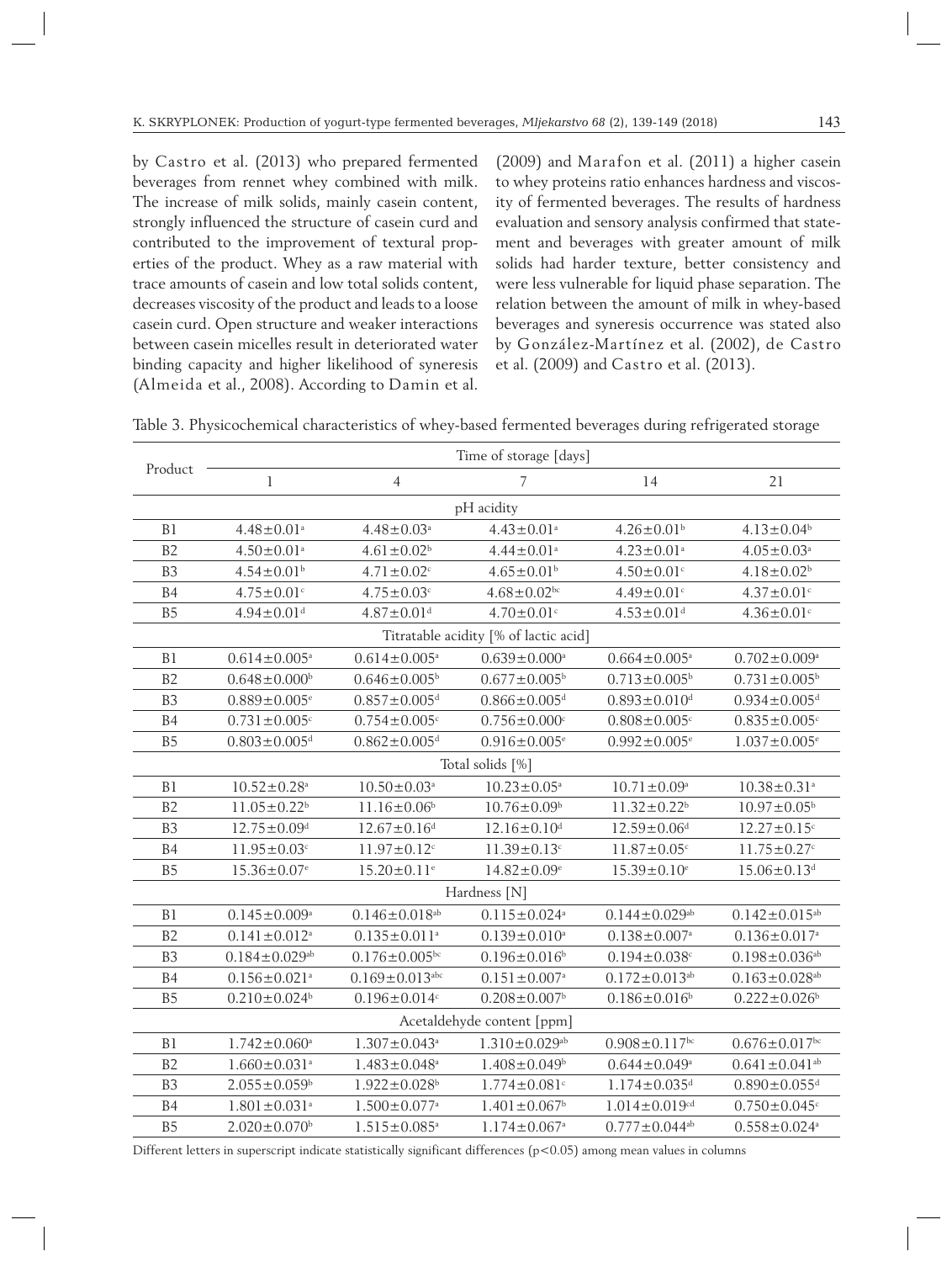Acidity is an important indicator of fermented beverages quality. The pH of all tested beverages decreased gradually during the storage time. Only in case of B1 and B4 beverages, increase between the 1<sup>st</sup> and 4<sup>th</sup> day of storage was observed. The beverages from whey and milk (B1 and B2) were characterized by lower values of pH during storage, while products containing condensed milk (B5 and B4) had higher pH values. The titratable acidity presented as the percentage of lactic acid also increased during storage. In contrast to pH, the beverages with condensed milk addition (B5 and B4) had higher titratable acidity than other products. These results are consistent with the total solid content of beverages. The increase of total solids content by implementation of milk or WPC caused the increase of titratable acidity of the beverages. Such findings could be explained by the fact, that milk proteins and minerals shape titratable acidity of dairy products. Lower pH value of samples with higher content of milk solids is a consequence of buffering capacity of milk (Akalin et al., 2007; Marafon et al., 2011). Comparing samples B1 and B2 which differed only in addition of 50 g/L WPC 35 it could be noticed that whey protein addition did not stabilize pH of product. pH values of both products constantly

Table 4. Results of two-factor analysis of variance of physicochemical properties of whey-based fermented beverages

| Indicator               | Factor           | p value   | test F |
|-------------------------|------------------|-----------|--------|
|                         | Time of storage  | 0.4215    | 2.463  |
| Hardness                | Type of beverage | $0.0000*$ | 2.463  |
|                         | Interactions     | 0.1283    | 1.746  |
|                         | Time of storage  | $0.0000*$ | 2.557  |
| Acetaldehyde<br>content | Type of beverage | $0.0000*$ | 2.557  |
|                         | Interactions     | $0.0000*$ | 1.850  |
|                         | Time of storage  | $0.0000*$ | 2.557  |
| Titratable<br>acidity   | Type of beverage | $0.0000*$ | 2.557  |
|                         | Interactions     | $0.0000*$ | 1.850  |
|                         | Time of storage  | $0.0000*$ | 2.557  |
| Active acidity          | Type of beverage | $0.0000*$ | 2.557  |
|                         | Interactions     | $0.0000*$ | 1.850  |
|                         | Time of storage  | $0.0000*$ | 2.557  |
| Total solids<br>content | Type of beverage | $0.0000*$ | 2.557  |
|                         | Interactions     | 0.3423    | 1.850  |

\*statistically significant differences (level of significance p<0.05)

decreased between the 4<sup>th</sup> and the 21<sup>st</sup> day of storage. Consequently, the amount of incorporated whey proteins was obviously too low to prolong the product durability. Post-acidification during the storage period is typical for fermented dairy beverages and is affected by temperature and bacteria strain properties (Antunes et al., 2005). The increase of the acidity of whey-based fermented beverages was observed also by Almeida et al. (2008, 2009), Castro et al. (2009) and Pescuma et al. (2010).

Hardness of experimental beverages depended only on product composition and did not change significantly during storage (Table 4). Similar to titratable acidity, the increase of total solids caused an increase of products' hardness. The highest hardness had product from whey and condensed milk (B5) and the lowest hardness had products from whey and milk (B1 and B2). According to the literature, WPC are additives improving the texture and mouthfeel of fermented dairy beverages. The use of WPC as replacements of milk powder in fermented dairy beverages production was investigated by Akalin et al. (2007), Damin et al. (2009) and Marafon et al. (2011). In all of the quoted studies, WPC positively affected the texture of products. However, our results showed that WPC 35 addition did not significantly influence the hardness of wheybased beverages. It was presumably due to too small quantity of WPC 35 to cause this effect.

Acetaldehyde is one of the major aroma components of yogurt. The flavour intensity as well as the profile of aroma compounds are influenced by product composition, bacterial strain characteristics and conditions during fermentation and storage of fermented beverages. Acetaldehyde is synthesized mainly by *L. delbruecki* ssp*. bulgaricus*, and the role of *S. termophilus* is minor (Beshkova et al., 1998). The minimal level of acetaldehyde detectable by human sense of smell is 0.415 ppm (Less and Jago, 1978). There are two pathways of acetaldehyde synthesis, in which either lactose or amino acid threonine act as a substrate (Zourari et al., 1992). Both of these components are present in whey, and as reported Magalhães et al. (2011), the production of acetaldehyde may be performed at the same level as in case of milk fermentation. Gallardo-Escamilla et al. (2005) stated that the replacement of milk with whey does not affect the capacity of yogurt bacteria to produce aroma compounds.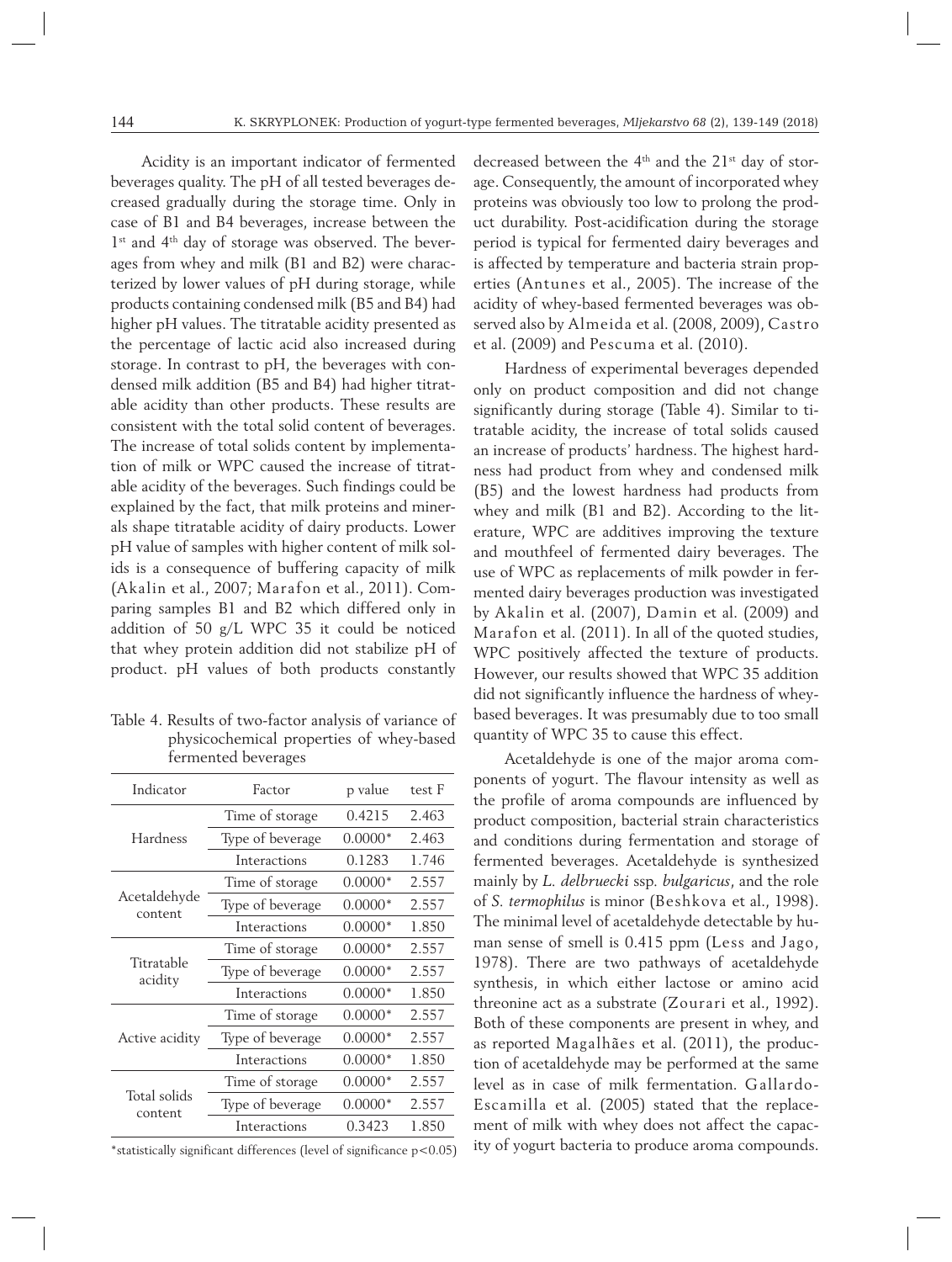The results of our study showed, that the content of this compound in all analysed samples was low and dropped rapidly during the storage period. After one day of storage, the acetaldehyde content amounted 1.660-2.055 ppm and after 3 weeks of storage it declined to 0.558-0.890 ppm. However, the decrease in aroma compound content during refrigerated storage is a typical phenomenon for fermented dairy beverages (Beshkova et al., 1998; Guven et al., 2005). During the entire storage period, the content of acetaldehyde was positively affected by SMP addition and product B3 had distinctly the highest amount of this aroma compound. In contrast to our findings, Isleten and Karagul-Yuceer (2008) examined aroma compounds in yogurt, and did not find a relation between acetaldehyde content and milk powder addition. Analysing the literature, it could be noticed, that the content of acetaldehyde measured in whey-based yogurt-type beverages was much lower in comparison to the results obtained by other authors. The levels of acetaldehyde in yogurt reported by different authors were inconsistent. Beshkova et al. (1998) reported the range of 14-17 ppm and the ranges stated by Guven et al. (2005) were 7-9 ppm. These results showed that the acetaldehyde content is a parameter which varies considerably among products. Since consumers mostly prefer yogurts with mild aroma, it may be assumed that commercial yogurt bacteria strains have weak capacity of acetaldehyde synthesis.

## *Sensory characteristics of whey-based fermented beverages*

The results of sensory characteristics evaluation of beverages during a 3-week refrigerated storage are presented in Fig. 1.

The evaluation performed by trained panellists showed that all of the tested beverages had a good sensory properties and the overall sensory quality exceeded 4 points at 1-5-point scale. The quality of beverages slightly decreased during the storage period, which was associated to the increase of sour taste and decrease of flavour intensity. According to de Castro et al. (2009), the deterioration of sensory characteristics of whey-based fermented beverages is connected with the increase of titratable acidity during the storage period.

The appearance and consistency of the products were stable during the storage. The most liquid consistency had the beverage B1 with the less content of total solids and the minimal syneresis. Sample B2 was additionally fortified with WPC 35 and was characterised by loose consistency but without syneresis occurrence. Products with milk and skimmed milk powder (B3), milk and condensed milk (B4) and solely condensed milk (B5) were more creamy, but the whey flavour was less intensive. The least intensive whey flavour was detected in the sample B3. Beverages B1 and B2 had a pleasant, sweetish taste most probably due to a 20 g/L addition of oligo-



Figure 1. Overall sensory quality of whey-based fermented beverages during storage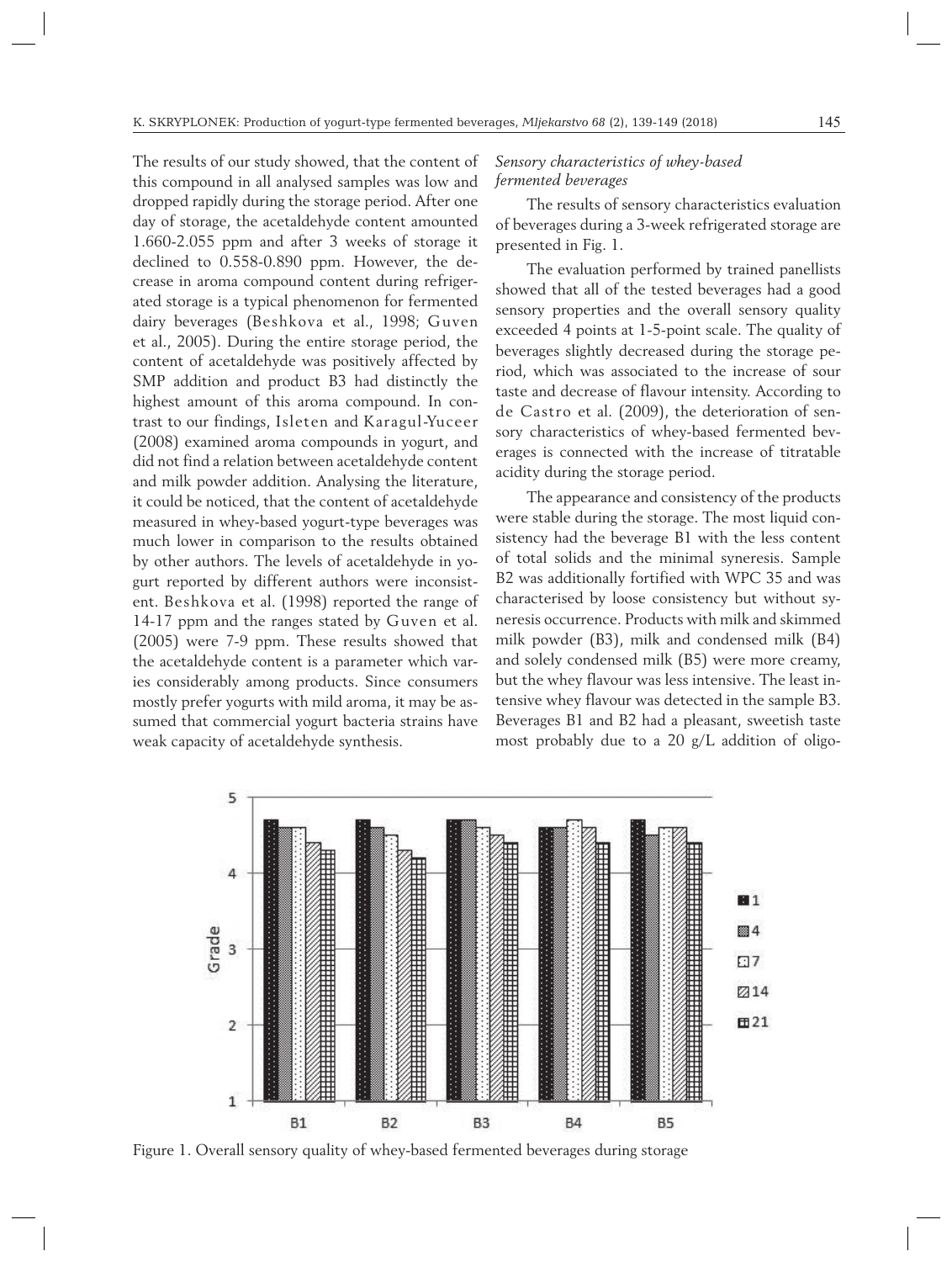fructose. Nastaj and Gustaw (2008) also reported a positive influence of oligofructose on sensory properties of yogurts. The use of oligofructose in whey-based fermented beverages was studied by de Castro et al. (2009), although they did not report the effect of oligofructose on sensory properties of the products. Comparing samples B1 with B2 which differed in WPC 35 addition, the panellists noticed that WPC 35 incorporation caused an improvement in consistency. On the other hand, WPC might have influenced the flavour of beverages, which in case of sample with added WPC 35 was assessed as less intense. Negative impact of WPC on the taste of fermented beverages was reported also by Damin et al. (2009) and was an outcome of bitter taste of whey proteins.

# *Consumer preference test of whey-based fermented beverages*

Besides the analysis conducted with the participation of panellists, also consumer assessment was performed. In contrast to the previous test, it was performed only after one day from the production. The aim of this stage of the study was to recognize a consumers' estimation of products, which did not necessarily reflect the evaluation performed by trained panellists. Consumers in their judgments of food products are subjective and product perception corresponded with their individual taste and habits. Consumer preferences influences the crucial factors during the purchasing decision and indicates the real chance of newly introduced product to maintain on the highly competitive fermented beverages market (Castro et al., 2013). For that reason, this kind of examination is one of the stages of development and implementation of new food products (Krasnowska and Salejda, 2008).

The first question of the inquiry was to rate the samples using a 5-point hedonic scale, the results of this part of test are presented in Fig. 2.

None of the beverage samples obtained a very good mean grade, however three beverages (B4, B5 and B1) were assessed as good. Despite the lower susceptibility to syneresis, sample B2 obtained lower grades than sample B1, which was most probably caused by the influence of WPC on the product's flavour. The products with condensed milk (B5 and B4) were graded higher than samples with uncondensed milk (B1 and B2). However, product with uncondensed milk (B3) obtained the lowest grades among consumers despite the high total solid content. According to the consumers' explanations whey flavour in sample B3 was less distinct and the taste of milk powder was detectable.

The consumer assessment indicated that key characteristics, which shape the opinion about the product are consistency and taste. According to Damin et al. (2009) and Lee and Lucey (2010), both of these factors are positively connected with the total solid content in the beverage.



Figure 2. Customer assessment of whey-based fermented beverages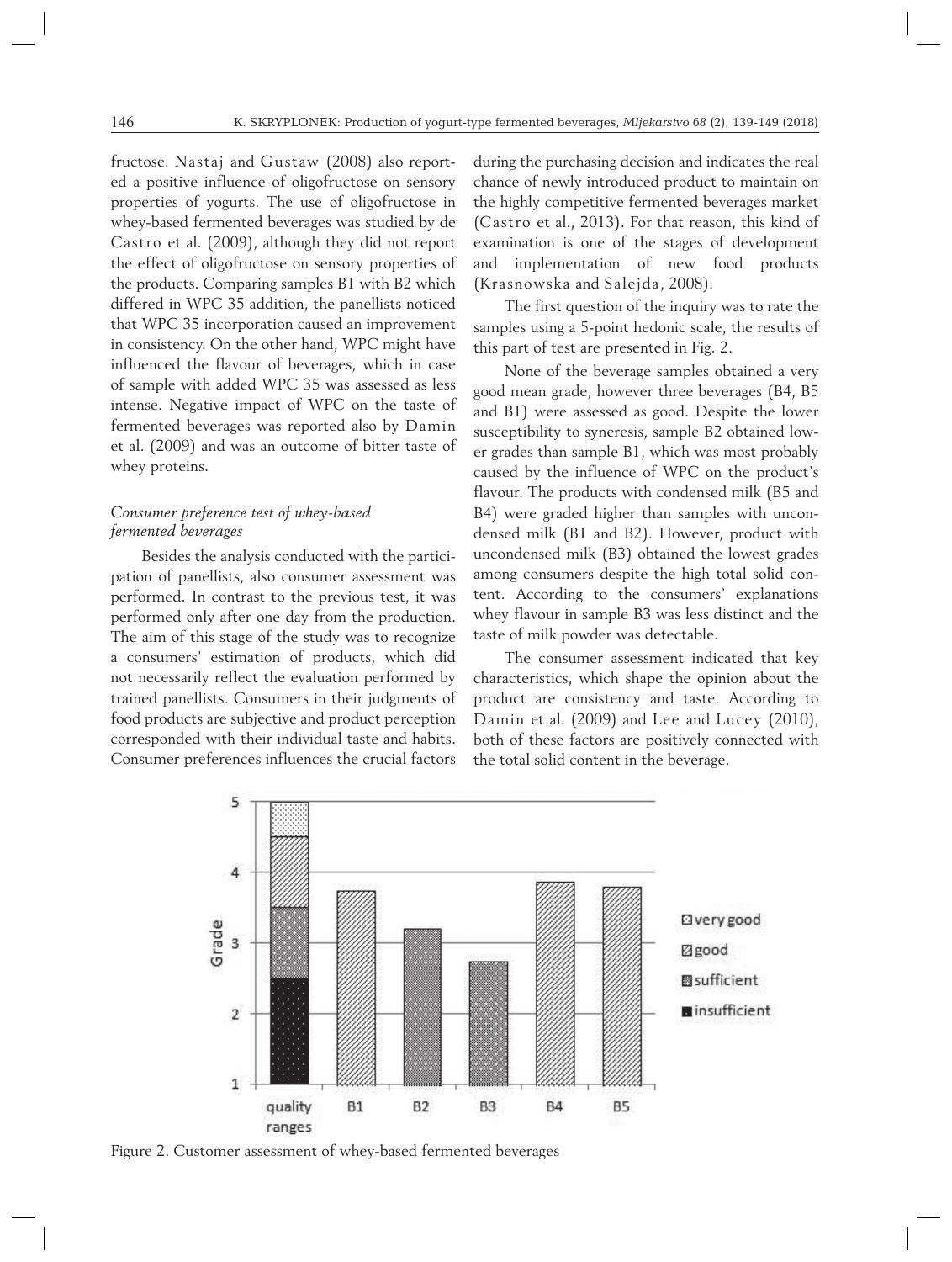In the second question the participants were asked to indicate how often they would be willing to consume each beverage (Fig. 3), by choosing one out of three possible options (often, sometimes or never). The majority of consumers were ready to often consume beverage B5 which was followed by beverages B4 and B1. In case of the product B2, most participants indicated that they would consume it only sometimes and most consumers weren't willing to consume product B3 at all.

In the last part of the query, consumers were asked to select one beverage which they like the most. Among 44 participants who took the test, 15 (34.1 %) indicated product B5, while beverages B1 and B4 were chosen by 13 persons (29.5 %) each. 3 consumers selected the beverage B2 to be the most suitable for them, and beverage B3 was not selected by any of the respondents.

## **Conclusions**

The results of the study showed that by combining acid whey with milk it is possible to obtain products with characteristics similar to yogurt, although their properties were influenced by the composition and storage period. Due to the good sensory proper-

ties of the beverages, it could be presumed that they should meet the consumer's demands and find a place on the marked. Nowadays consumers are more conscious on the need of proper and balanced diet in wellbeing. For that reason, yogurt and other fermented dairy beverages as products connected with health lifestyle are integral part of a diet (Chavan et al., 2015). Moreover, consumers seek for innovative, functional products, with high nutritional value and natural, high quality ingredients. These demands may be met by products containing whey and whey preparations. Rich nutritional composition and growing body of evidence of health benefits cause a growing interest in whey as a novel food. Due to a specific salty flavour unprocessed whey is not appreciated by consumers, but the use of fresh acid whey for high quality yogurt-type fermented beverages production may be considered as a good method of its utilization. This approach is beneficial for dairy industry since it does not require expensive processing steps and the production process is analogical to those of the traditional yogurt. The production of evaluated beverages should be especially attractive to small dairy factories, because it solves the problem with acid whey utilization and simultaneously does not require substantial financial expenditures for implementation of production process.



Figure 3. Declared frequency of whey-based fermented beverages intake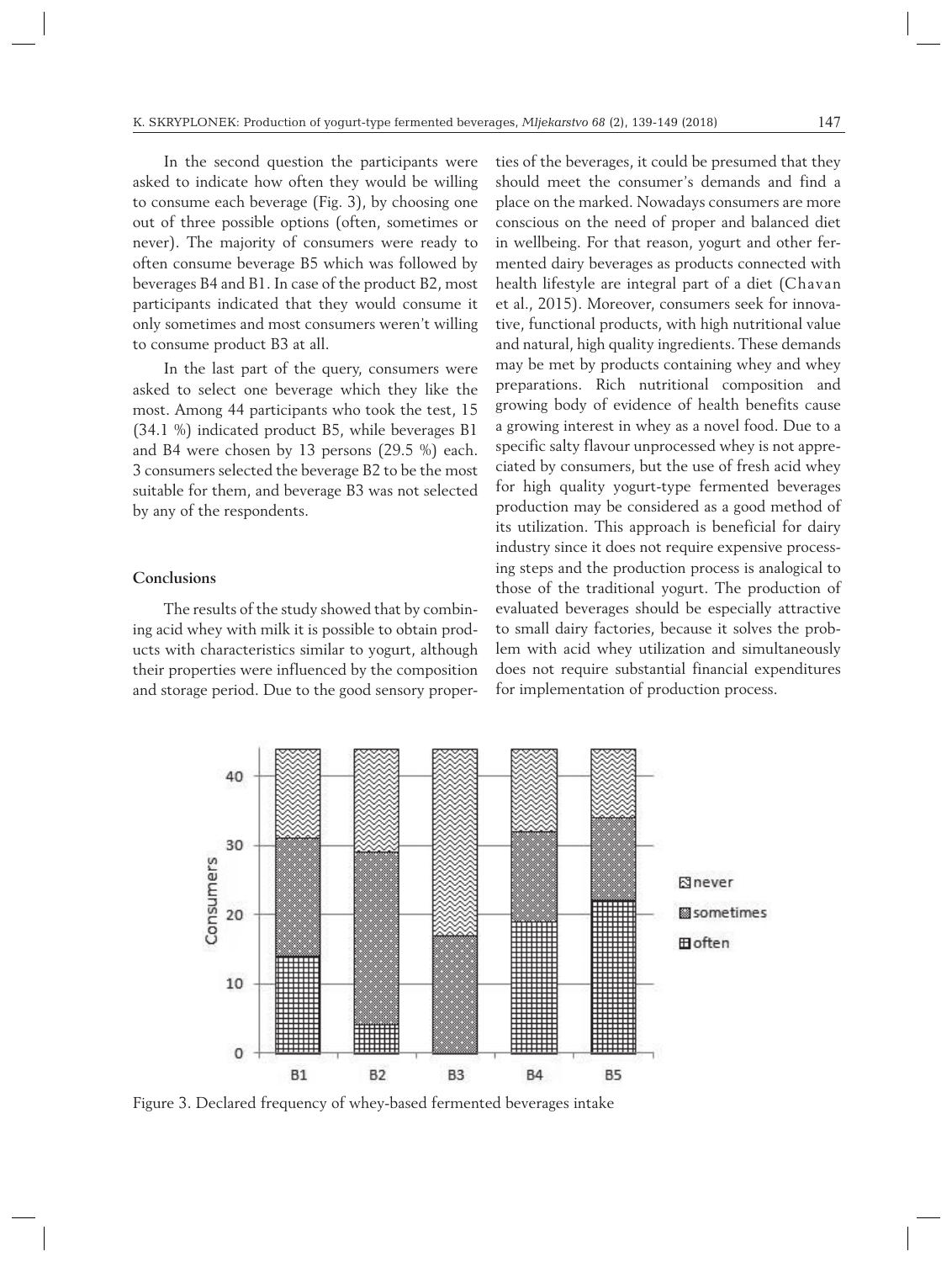*Upotreba kisele sirutke za proizvodnju fermentiranih napitaka nalik jogurtu* 

#### **Sažetak**

Kisela sirutka je sporedni proizvod sirarske industrije i u usporedbi sa slatkom sirutkom manje je pogodna za daljnju preradu, stoga ju je i teže iskoristiti. Cilj ovog rada bio je utvrditi kvalitetu fermentiranog napitka proizvedenog od kisele sirutke primjenom jogurtne kulture *Streptococcus thermophilus* i *Lactobacillus delbruecki* ssp. *bulgaricus* (YO-MIX, Danisco, Denmark). Proizvodni proces uključivao je miješanje kisele sirutke s UHT mlijekom, nezaslađenim kondenziranim mlijekom ili obranim mlijekom u prahu. Mlijeko se dodavalo u svrhu obogaćivanja sirutke kazeinom kako bi se dobili napici slični fermentiranom mlijeku. Napici su obogaćivani dodatkom oligofruktoze i koncentrata proteina sirutke WPC 35. Proizvodi su čuvani na hladnom (5±1 °C) tijekom 21 dan, pri čemu su im utvrđivana fizikalno-kemijska i senzorska svojstva. Osim toga, na svim je napicima proveden i test prihvatljivosti od strane potrošača. Dobiveni rezultati pokazali su da je miješanjem kisele sirutke i mlijeka moguće proizvesti napitke slične jogurtu, iako je na njihova svojstva znatno utjecao sastav i duljina skladištenja. Tijekom skladištenja povećavala se kiselost, a snižavala koncentracija acetaldehida. U testovima prihvatljivosti od strane potrošača najbolje je bio ocijenjen napitak na bazi sirutke i kondenziranog mlijeka.

# *Ključne riječi*: kisela sirutka, fermentirani napici, jogurtna kultura

#### **References**

- 1. Akalin, A.S., Gönç, S., Ünal, G., Fenderya, S. (2007): Effects of fructooligosaccharide and whey protein concentrate on the viability of starter culture in reduced-fat probiotic yogurt during storage. *Journal of Food Science* 72 (7), M222-M227. https://doi.org/10.1111/j.1750-3841.2007.00436.x
- 2. Almeida, K.E., Tamime, A.Y., Oliveira, M.N. (2008): Acidification rates of probiotic bacteria in Minas frescal cheese whey. *LWT - Food Science and Technology* 41, 311-316. https://doi.org/10.1016/j.lwt.2007.02.021
- 3. Almeida, K.E., Tamime, A.Y., Oliveira, M.N. (2009): Influence of total solids contents of milk whey on the acidifying profile and viability of various lactic acid bacteria. *LWT - Food Science and Technology* 42, 672-678. https://doi.org/10.1016/j.lwt.2008.03.013
- 4. Antunes, A.E.C., Cazetto, T.F., Bolini, H.M.A. (2005): Viability of probiotic micro-organisms during storage, postacidification and sensory analysis of fat-free yogurts with added whey protein concentrate. *International Journal of Dairy Technology* 58 (3), 169-173. https://doi.org/10.1111/j.1471-0307.2005.00203.x
- 5. Baryłko-Pikielna, N, Matuszewska, I. (2009): Sensoryczne badania żywności. Podstawy-Metody-Zastosowania [Sensory testing of food. Basics, methods and applications]. Wydawnictwo Naukowe PTTŻ, Krakow. [in Polish]
- 6. Beshkova, D., Simova, E., Frengova, G., Simov, Z. (1998): Production of flavour compounds by yogurt starter cultures. *Journal of Industrial Microbiology and Biotechnology* 20, 180-186. https://doi.org/10.1038/sj.jim.2900504
- 7. Castro, W.F., Cruz, A.G., Bisinotto, M.S., Guerreiro, L.M.R., Faria, J.A.F., Bolini, H.M.A., Cunha, R.L., Deliza, R. (2013): Development of probiotic dairy beverages: Rheological properties and application of mathematical models in sensory evaluation. *Journal of Dairy Science* 96 (1), 16-25. https://doi.org/10.3168/jds.2012-5590
- 8. Chandan, R.C. (2006): *Manufacturing yogurt and fermented milks*. Blackwell Publishing, USA.
- 9. Chavan, R.S., Shraddha, R.C., Kumar, A., Nalawade, T. (2015): whey based beverage: its functionality, formulations, health benefits and applications. *Food Processing & Technology* 10 (6), 1-8. https://doi.org/10.4172/2157-7110.1000495
- 10. Dajnowiec, F., Zander, Z. (2013): Współczesne techniki przetwarzania serwatki - przegląd literaturowy [Modern techniques of whey processing - a review]. *Przegląd Mleczarski* 1, 35-37. [in Polish]
- 11. Damin, M.R., Alcântara, M.R., Nunes, A.P., Oliveira, M.N. (2009): Effects of milk supplementation with skim milk powder, whey protein concentrate and sodium caseinate on acidification kinetics, rheological properties and structure of nonfat stirred yogurt. *LWT - Food Science and Technology* 42, 1744-1750. https://doi.org/10.1016/j.lwt.2009.03.019
- 12. Darade, R.V., Ghodake, S.S. (2012): An overview of whey beverages. *Research Journal of Animal Husbandry and Dairy Science* 3 (1), 41-44.
- 13. de Castro, F.P., Cunha, T.M., Ogliari, P.J., Teófilo, R.F., Ferreira, M.M.C., Prudêncio, E.S. (2009): Influence of different content of cheese whey and oligofructose on the properties of fermented lactic beverages: Study using response surface methodology. *Food Science and Technology* 42, 993-997. https://doi.org/10.1016/j.lwt.2008.12.010